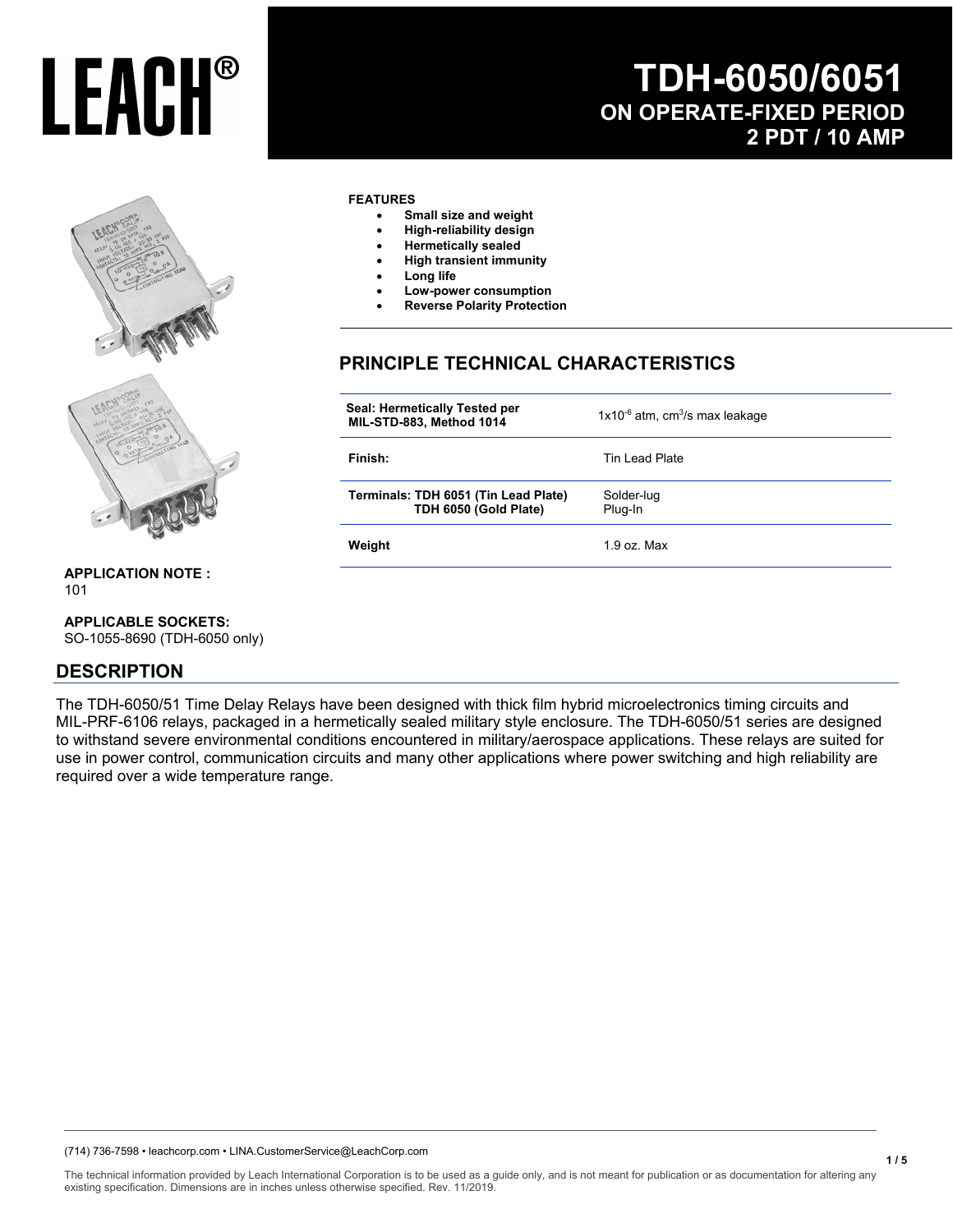## **TDH-6050/6051 ON OPERATE-FIXED PERIOD 2 PDT / 10 AMP**

## **ELECTRICAL SPECIFICATION**

| <b>Input (Control) Parameters</b>             |                        |  |  |
|-----------------------------------------------|------------------------|--|--|
| Timing:                                       |                        |  |  |
| a. Operation, Time Delay on                   | Operate                |  |  |
| b. Method                                     | Adjustable Period      |  |  |
| c. Range                                      | 0.1 to 500 Seconds [6] |  |  |
| d. Accuracy                                   | ±10% [1]               |  |  |
| <b>Recycle Time</b>                           | 50 ms, Max [5]         |  |  |
| Operations: (X1-X2)                           |                        |  |  |
| a. Input & Control Voltage                    | 20-30 Vdc              |  |  |
| <b>b. Operating Current</b>                   | 150 mA, Max @ +25° C   |  |  |
| <b>Transients:</b>                            |                        |  |  |
| a. Positive, MIL-STD-704A, Figure9, Limit 1   | +80 Volts Max          |  |  |
| b. Spike, MIL-STD-704A, 0-10 µs               | ±600 Volts Max         |  |  |
| c. Self-Generated                             | ±50 Volts Max          |  |  |
| d. Susceptibility                             | +80; -600 Volts Max    |  |  |
| Electromagnetic Interference Per MIL-STD-461A | Class 1D [3]           |  |  |
| <b>Power Loss</b>                             | 500ms [2]              |  |  |
| <b>Output (Load) Parameters</b>               |                        |  |  |
| <b>Contact Form</b>                           | 2 PDT                  |  |  |
| <b>Contact Rating:</b>                        |                        |  |  |
| a. Resistive                                  | 10A                    |  |  |
| b. Inductive                                  | 8A                     |  |  |
| c. Motor                                      | 4A                     |  |  |
| d. Lamp                                       | 2A                     |  |  |
| <b>Dielectric Strength</b>                    |                        |  |  |
| a. @ Sea Level, 60 Hz                         | 1,000 Vrms [4]         |  |  |
| b. @ 80,000 ft., 60 Hz                        | 350 Vrms               |  |  |
| Insulation Resistance @ 500 Vdc               | 1,000 MΩ [4]           |  |  |

### **GENERAL CHARACTERISTICS**

| <b>Ambient Temperatures Range:</b>    |                           |  |
|---------------------------------------|---------------------------|--|
| a. Operating                          | -55 to +125 $^{\circ}$ C  |  |
| b. Non-Operating                      | $-65$ to $+125^{\circ}$ C |  |
| Vibration:                            |                           |  |
| a. Sinusoidal, 10-2000 Hz             | 20G                       |  |
| b. Random: 50-2000 Hz, MIL-STD-810    | $0.2$ G <sup>2</sup> /Hz  |  |
| Shock @ 6 ± 1 MS, 1/2 Sine, 3 Axis    | 100 <sub>G</sub>          |  |
| Acceleration, in any Axis             | 20 <sub>G</sub>           |  |
| Life at Rated Resistive Load; Minimum | 100,000 operations        |  |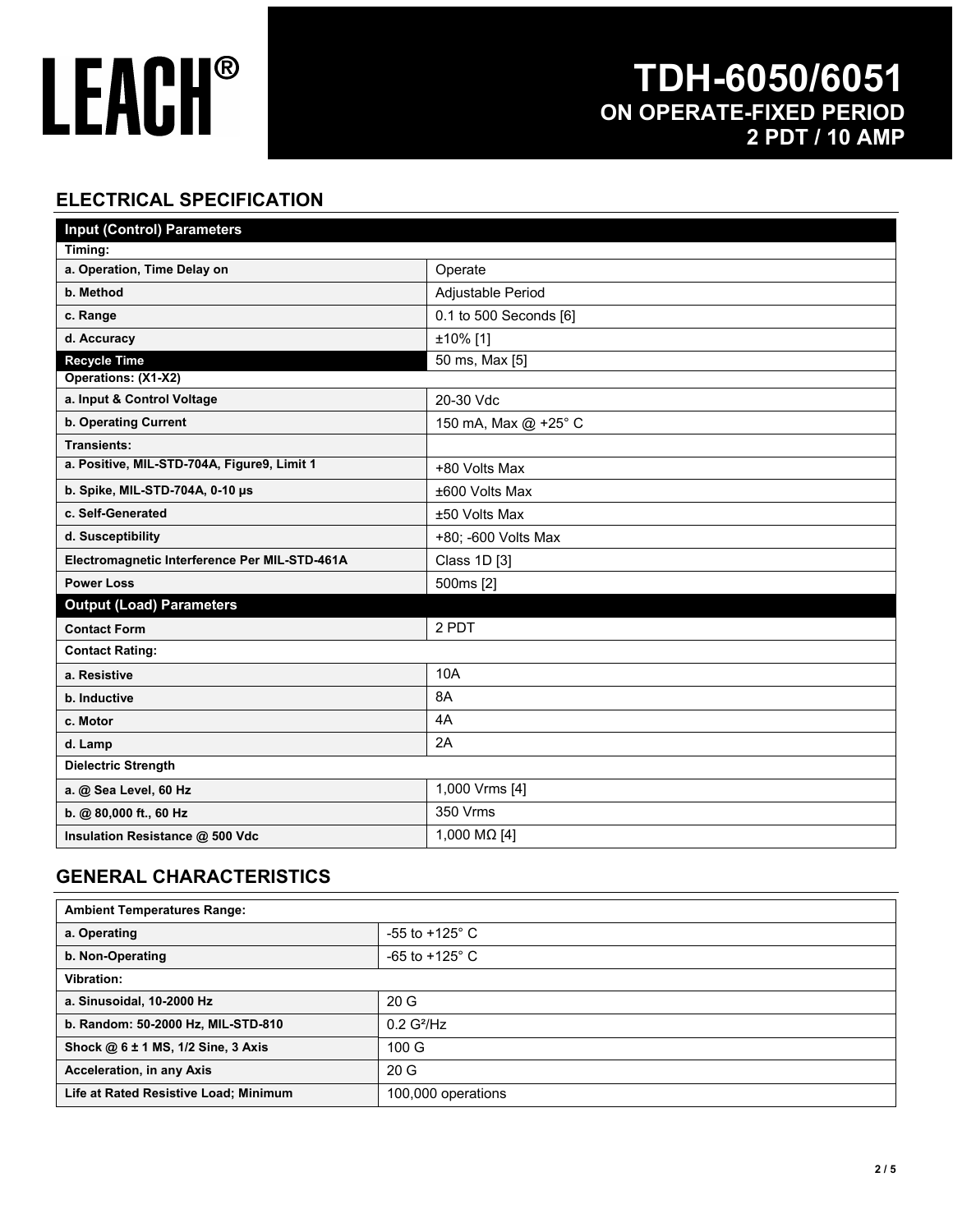

## **TDH-6050/6051 ON OPERATE-FIXED PERIOD 2 PDT / 10 AMP**

### **MECHANICAL SPECIFICATIONS**



**DETAIL VIEW A** 

**DETAIL VIEW B**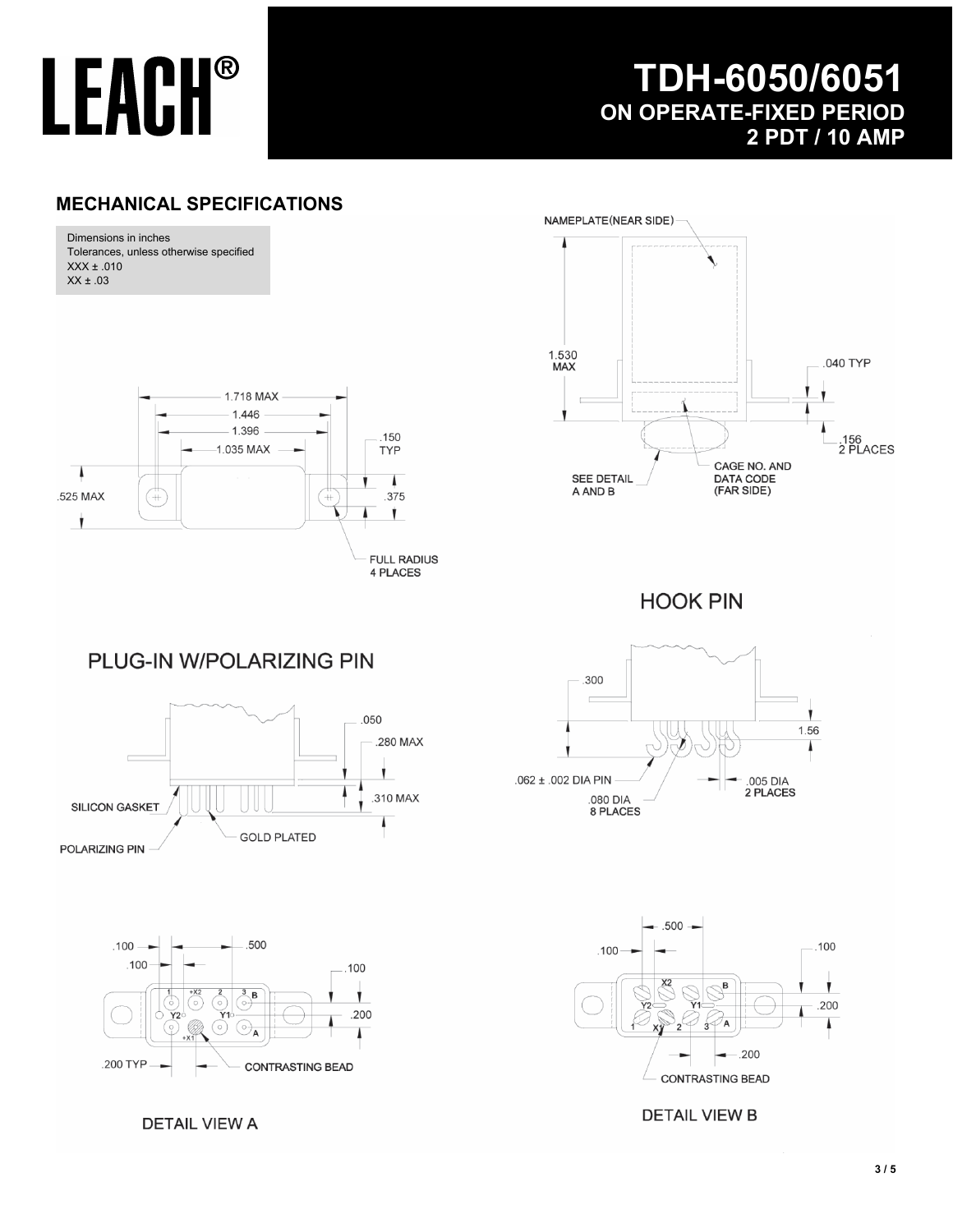### **DIAGRAMS**



## TIME DELAY ON OPERATE